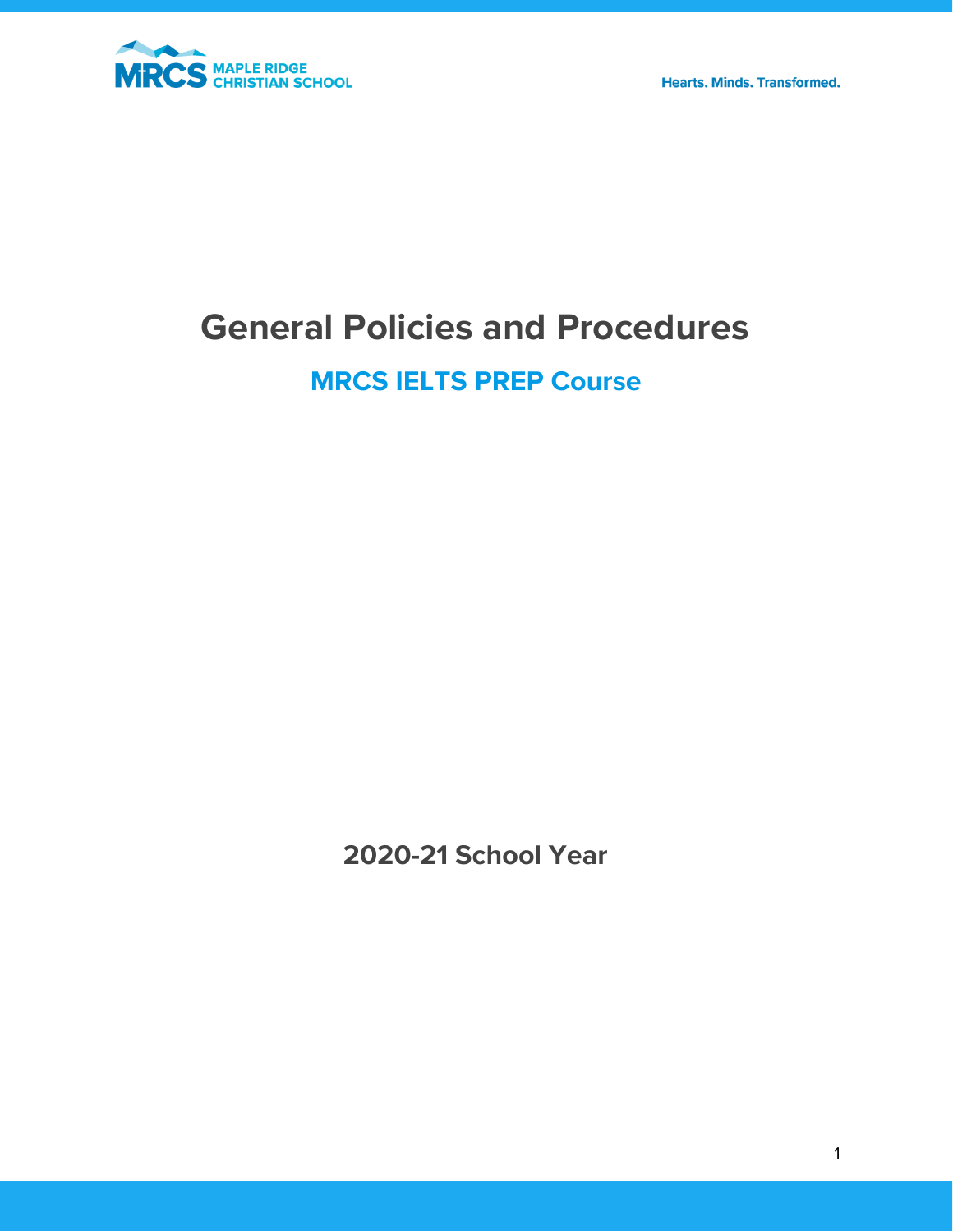

### **Code of Conduct**

Students will follow all guidelines in the **MRCS High School Student [Handbook](https://mrcs.ca/wp-content/uploads/2020/10/High-School-Student-Handbook.pdf)**. Violations may result in removal from the program.

Please carefully read all sections of the handbook before registration. Take special note of the following sections:

- a. **Information and Technology Safety (3.5)**
- b. **Harassment and Bullying (4.1)**
- c. **General Behaviour Expectations (4.2)**

While we are a Christian school, we welcome students of all religions and backgrounds to participate in this program. We ask that students demonstrate respect for our school's mission (1.1), vision (1.2), and core values (1.3).

#### **Attendance**

In the event that a student is absent from the course, the parent/guardian should email the Short-Term Programs Coordinator before 4:00 p.m. and state the reason for the absence, as required by the ministry. For absences that are known beforehand, a parent/guardian should notify the school well before the absence date. (IELTS Addendum to Student Handbook 4.2.2)

#### **Guidelines for Absent Students**

Due to the short length of the program, students are expected to attend all classes. If students do not attend all classes, they will not receive the full benefits of the course. Should a student miss a class due to illness or an emergency:

- The staff is under no obligation to provide school assignments ahead of time.
- An absentee file folder with some of the missed assignments may be available upon the student's return.
- It is not the school's responsibility to help a student catch up on missing work.
- It is the parent's responsibility to provide the necessary assistance in completing the missed lessons and materials. (IELTS Addendum to Student Handbook 4.2.2)

### **Liability Agreement**

By registering for this program, students and those related to them promise that they:

a. accept full responsibility for all incidents occurring both on and off of school property.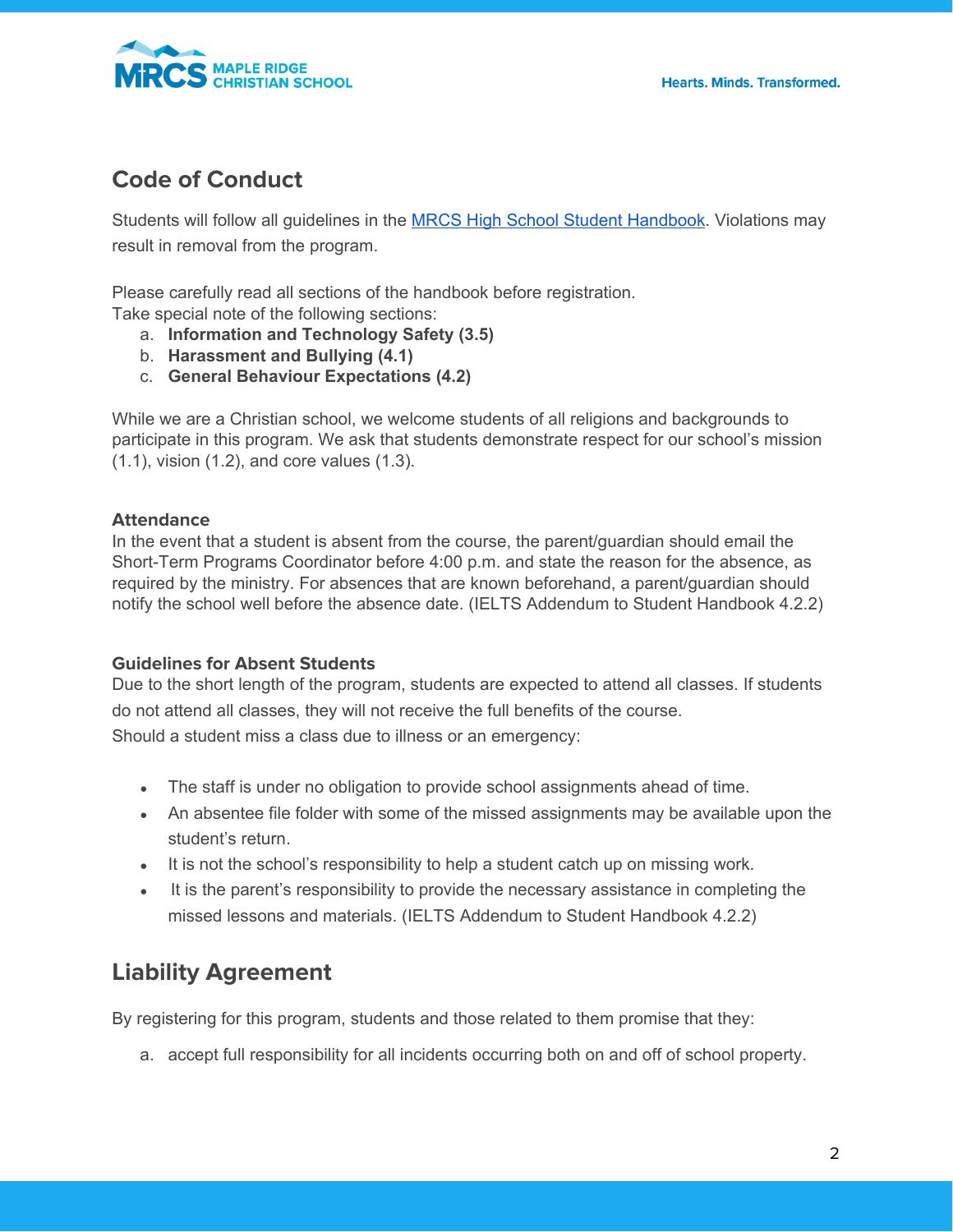

- b. extend legal indemnity to MRCS. They will not MRCS financially responsible for any injuries, loss or damage of property, or any other incident involving IELTS students.
- c. will not prosecute, slander, or in any other way act out in hostility toward MRCS.

In exchange for legal indemnity, MRCS promises that:

- a. staff will make every effort to maintain a healthy and safe environment for all students at all times.
- b. staff will make every effort to provide the highest quality of education and service at all times.

### **Grievances Procedure**

Instructors fully recognize what an important role parents play in the education of their children. Parents and instructors are partners in this process. Communication between the home and school is vital to healthy relationships that nurture children. Parents can email or make arrangements to speak with the instructor if they want to check on progress or discuss other concerns.

- 1. If a parent or legal custodian has questions or concerns, they should contact the instructor either by email or by phoning the school and arranging a time to meet over Zoom.
- 2. If further concerns arise or continue, the next person to involve in discussions is the divisional leader at the appropriate level of the school – the Program Coordinator. In these discussions, the parent should meet with the divisional leader and classroom instructor; however, if there are concerns with how the instructor is handling the process, the parent may choose to only meet with the divisional leader.

## **Tuition Fees and Payment Policy**

The program tuition includes a \$100 non-refundable deposit. 100% of course fees are due on the date of registration.

Fees remain unchanged regardless of sick days, vacation days, statutory holidays and school professional development days.